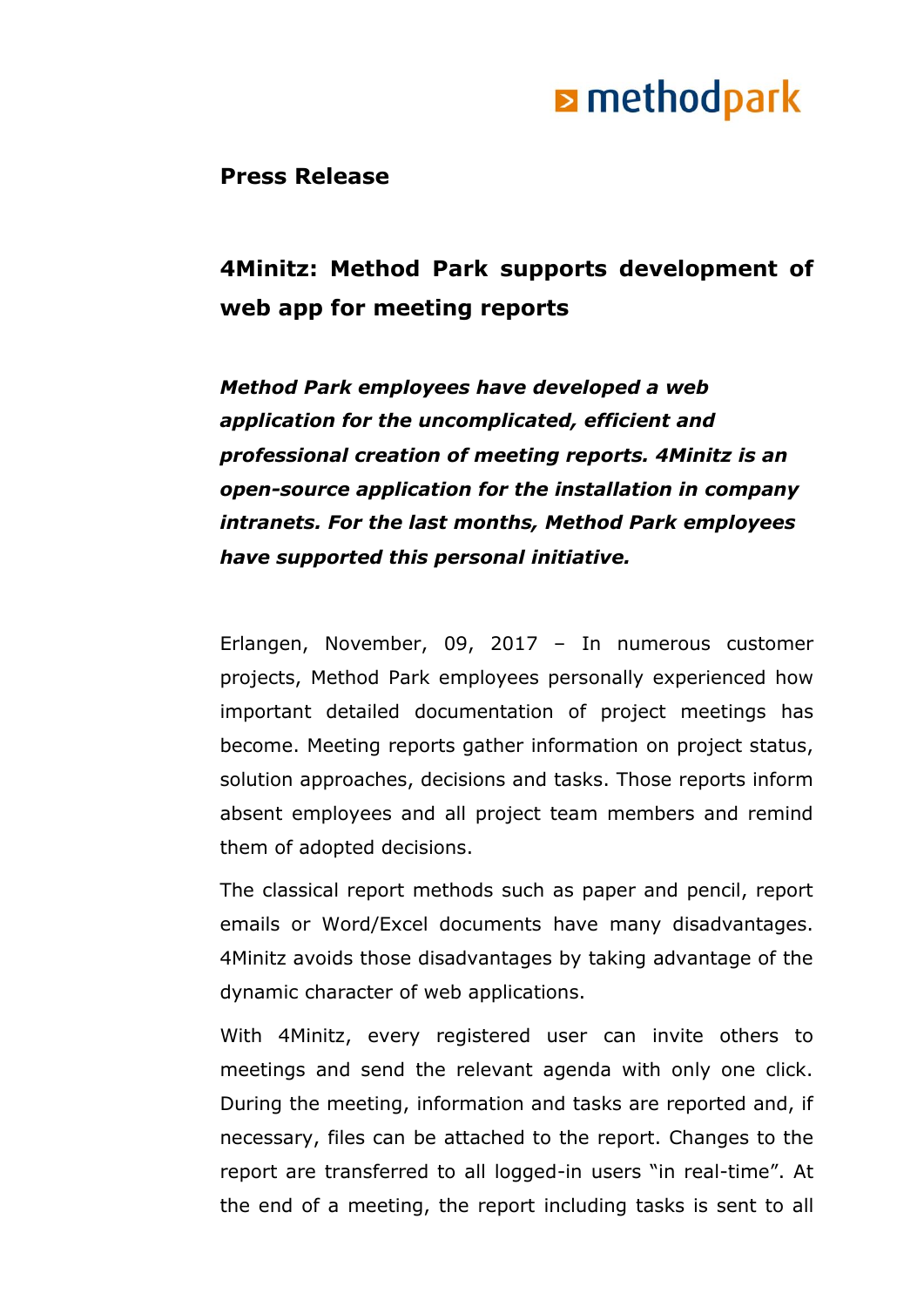# **E** methodpark

participants with only one click. The specific advantage of 4Minitz is the agenda of the upcoming meeting which automatically populates with all open topics and tasks from the last meeting so no task falls into oblivion.

There already are some web-services which allow the creation of meeting reports within the cloud, but users of those services cannot be certain whether internal information of reports do not fall externally into the wrong hands (cybersecurity). Also whether service providers have a good backup strategy for cases of data loss. For this reason, 4Minitz has been developed for the installation on in-house servers of organizations. Every administrator can exit the server component within only few minutes in the company's intranet. Users do not have to install any software - 4Minitz can be used via the web browser.

Dr. Wolfram Eßer, initiator of 4Minitz, is very proud of this project: "We have developed 4Minitz in over 2,500 hours of work since open-source communities and interested organizations are eager to provide the missing tool for daily project work." Dr. Martin Geier, CEO of Method Park Engineering GmbH, explains why Method Park has participated in this project: "Method Park absolutely wanted to support the 4Minitz team – we were able to solve a problem every organization has."

The program source-code of 4Minitz is open. Every software developer is able to review and improve it. 4Minitz can be downloaded via https://www.4minitz.com for free and a short video delivers a first impression of the tool features. 4Minitz is now used in Germany and further 13 countries such as the US, India and New Zealand.